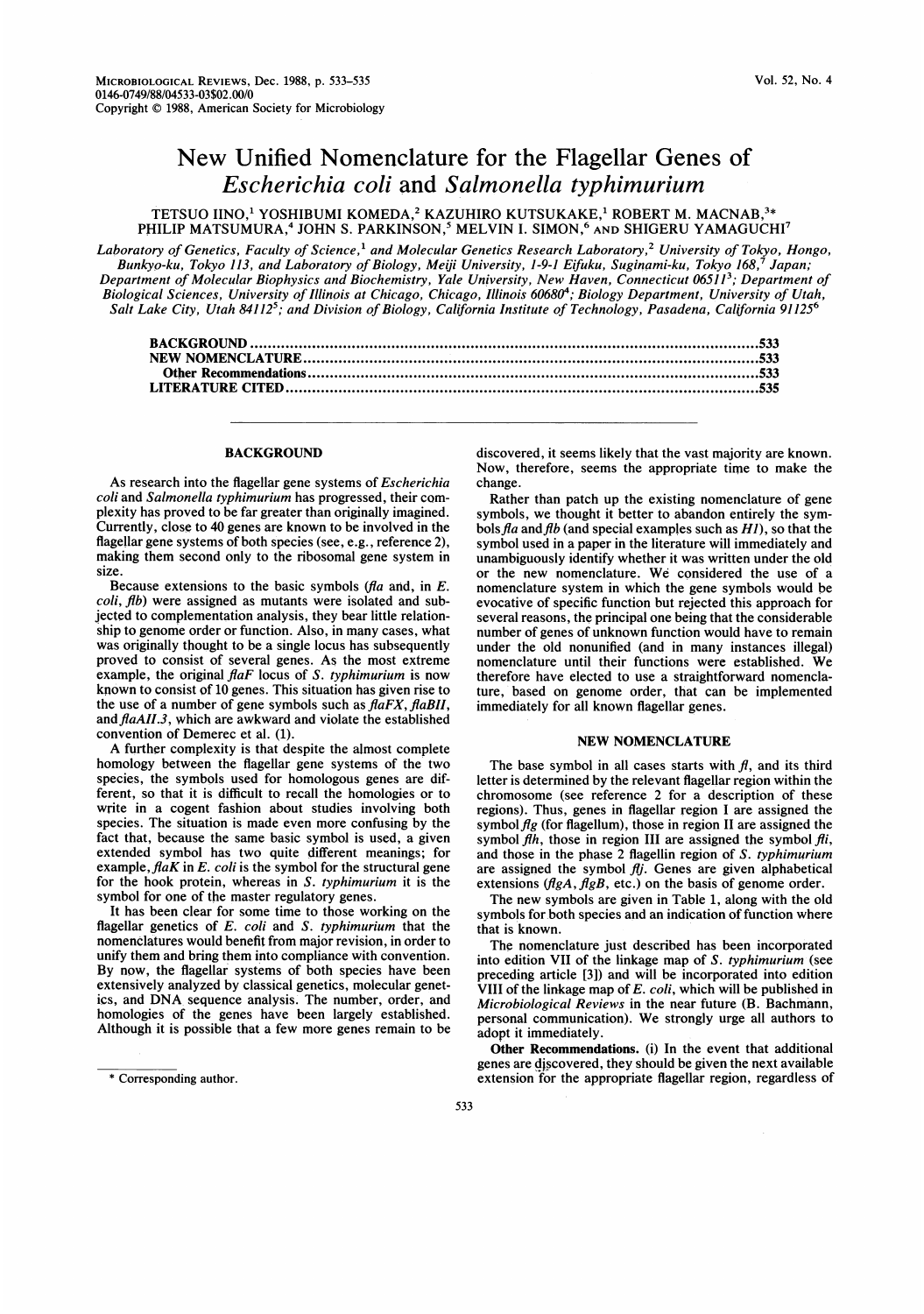| Old symbol                   |                               |                     | Function                                                                          |
|------------------------------|-------------------------------|---------------------|-----------------------------------------------------------------------------------|
| E. coli                      | S. typhimurium                | New symbol          |                                                                                   |
|                              | Region I                      |                     |                                                                                   |
| $\mathit{flaU}$              | flaFI                         | $\mathcal{H}gA$     | Unknown                                                                           |
| flbA                         | flaFII                        | $_{\mathit{flagB}}$ | Unknown                                                                           |
| flaW                         | flaFIII                       | $_{\text{HgC}}$     | Basal-body protein                                                                |
| $\mathit{flav}$              | flaFIV                        | $\mathcal{H}gD$     | Basal-body rod modification                                                       |
| $\boldsymbol{\mathit{flaK}}$ | $\theta$ a $FV$               | flgE                | Hook protein                                                                      |
| $\mathit{flaX}$              | flaFVI                        | $\mathit{flg}$ F    | Basal-body rod protein                                                            |
| $flat$                       | flaFVII                       | $\mathcal{H}gG$     | Basal-body rod protein                                                            |
| $\int$ fla $Y$               | flaFVIII                      | $\mathcal{H}gH$     | Basal-body L-ring protein                                                         |
| flaM                         | faFIX                         | figI                | Basal-body P-ring protein                                                         |
| $\mathit{flaZ}$              | $\mathit{flaFX}$              | $\mathit{fgJ}$      | Unknown                                                                           |
| flaS                         | $\mathcal{A}aW$               | $\mathcal{A}$ g $K$ | Hook-associated protein 1                                                         |
| $\beta$ aT                   | $\mathit{flaU}$               | $_{\mathit{HgL}}$   | Hook-associated protein 3                                                         |
|                              | Region II                     |                     |                                                                                   |
| flaH                         | $\mathit{flaC}$               | flhA                | Unknown                                                                           |
| flaG                         | $\mathbf{fla}M$               | fihB                | Unknown                                                                           |
| flaI                         | $\mathit{flat}$               | flhC                | Regulation of gene expression                                                     |
| fibB                         | flaK                          | flhD                | Regulation of gene expression (flagellum-specific $\sigma$ factor?)               |
|                              | <b>Region III</b>             |                     |                                                                                   |
| flaD                         | $\mathit{flat}$               | fliA                | Regulation of late gene expression                                                |
| $\_^b$                       | nml                           | $f\ddot{i}B$        | N-methylation of lysine residues in flagellin                                     |
| hag                          | Hl                            | fliC                | Flagellin (filament structural protein); phase 1 flagellin gene in S. typhimurium |
| flbC                         | $\mathit{flaV}$               | $\mathcal{H}iD$     | Hook-associated protein 2                                                         |
| $\mathit{flaN}$              | $\mathit{flaAI}$              | fliE                | Unknown                                                                           |
| flaBI                        | faAll.1                       | fliF                | Basal-body M-ring protein                                                         |
| flaBII                       | faAll.2                       | fliG                | Motor switching and energizing                                                    |
| flaBIII                      | flaAII.3                      | fliH                | Unknown                                                                           |
| $\mathit{flaC}$              | flaAIII                       | fliI                | Unknown                                                                           |
| $\mathcal{A}aO$              | $\mathit{flaS}$               | fliJ                | Unknown                                                                           |
| $\mathit{flat}$              | $\mathit{flaR}$               | fliK                | Hook length control                                                               |
| flaAI                        | faQI                          | fliL                | Unknown                                                                           |
| flaAII                       | <i>flaQII</i>                 | fliM                | Motor switching and energizing                                                    |
| motD                         | flaN                          | fli $N$             | Motor switching and energizing                                                    |
| flbD                         | $\mathcal{A}$ aP              | fliO                | Unknown                                                                           |
| $\mathit{flaR}$              | $\mathcal{A}$ a $\mathcal{B}$ | fliP                | Unknown                                                                           |
| $\mathit{flaQ}$              | $f$ daD                       | fliO                | Unknown                                                                           |
| $\mathcal{A}$ aP             | $\mathit{flaX}$               | fliR                | Unknown                                                                           |
|                              | Phase 2 flagellin region      |                     |                                                                                   |
|                              | rhl                           | fljA                | Repressor of phase 1 flagellin gene of S. typhimurium                             |
| $\mathbf{r}$                 | H <sub>2</sub>                | fliB                | Flagellin (filament structural protein); phase 2 flagellin gene in S. typhimurium |
| $\mathcal{L}^c$              | hin                           | hin <sup>d</sup>    | Regulation of flagellin gene expression by site-specific inversion of DNA         |

TABLE 1. Old and new symbols for the flagellar genes of  $F$ , coli and S. typhimurium<sup>a</sup>

<sup>a</sup> For a more extensive discussion of these genes and their functions, including the relevant references, see reference 2.<br>  $\frac{b}{a}$  Not established for *E* soli

 $-$ , Not established for  $E.$  coli.

, Not present in E. coli.

The symbol hin has been retained for this gene, since it is a member of a family of inversion-stimulated recombinases and follows a nomenclature established for these.

genome order. In the event that what was believed to be a single locus turns out to be multiple, either the original extension should be retained for one of the genes and the next available extensions given to the others, or the original extension should be abandoned and new extensions given to all of these genes. As was mentioned above, we do not expect that there will be many such additions. The practice used in the past-that of giving illegal Roman and Arabic numerical extensions to an alphabetical extension-should be avoided completely.

(ii) We recommend the retention of  $Fla^-$  as the abbreviation for nonflagellate phenotype, regardless of the symbol of the gene containing the mutation responsible for that phenotype. Likewise, we recommend the retention of  $fa$  as a collective symbol for flagellar genes, regardless of region.

(iii) In spoken usage, we recommend that  $fg$  be pronounced "flag," flh be pronounced "fluh" (with the "uh" being the underemphasized, or schwa, vowel as in "locus"), fli be pronounced "fly," and flj be pronounced "flaj" (with the "j" as in "flagellum").

(iv) In circumstances when the flagellar genes of both  $E$ . coli and S. typhimurium are under discussion and when it is important to distinguish which species contains the gene being referred to, we recommend the use of small capital E or